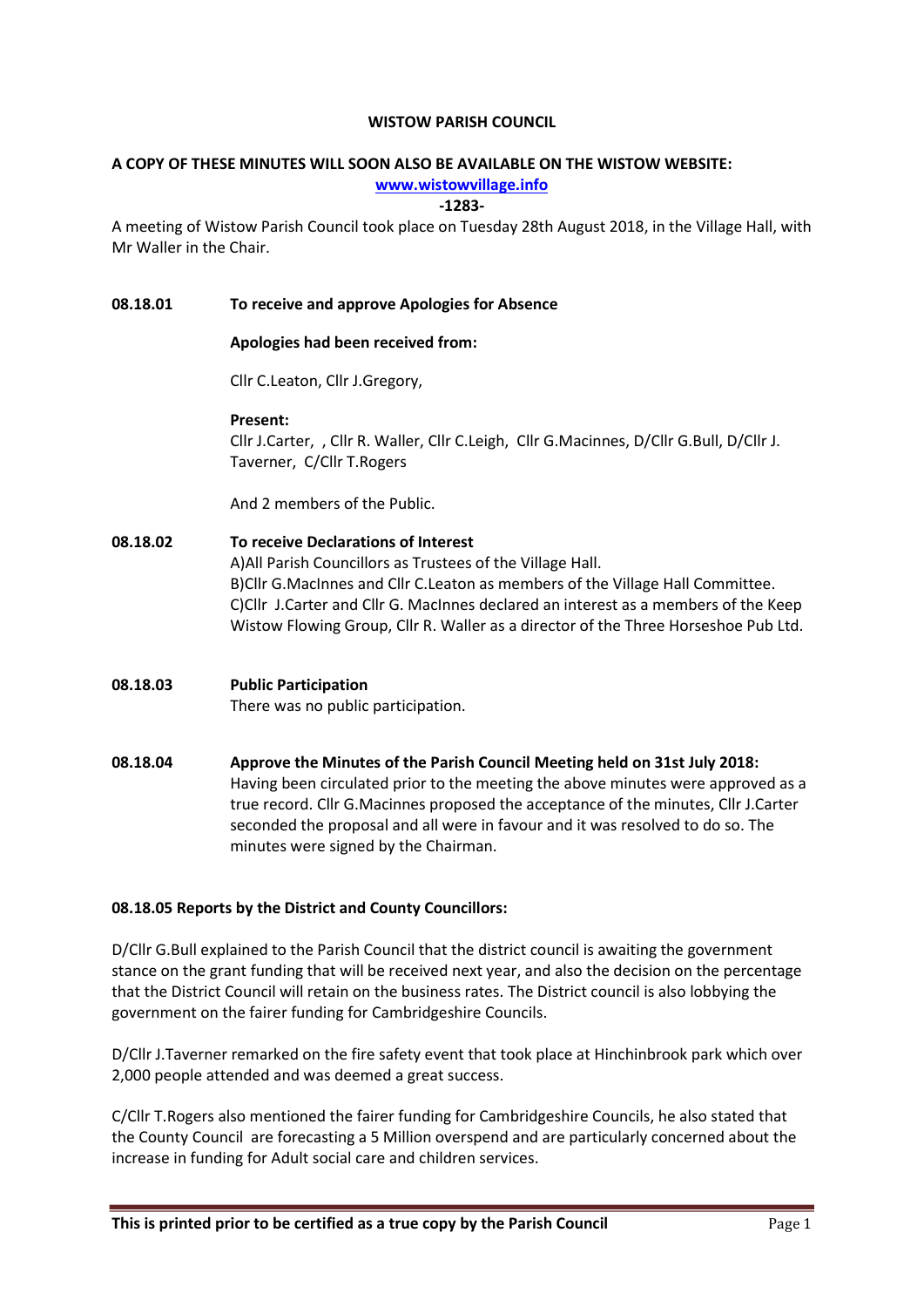#### -1284-

#### 08.18.06

#### Matters arising or carried forward from the previous meeting

- 1 Cllr J.Carter is building a spreadsheet to analyse the Data, ref the play park
- 2 C/Cllr T. Rogers was looking into the Grit bin and chasing officers on the matter, and will report back to the clerk with an answer.
- 3 C/Cllr T. Rogers has also contacted officer's ref the demography of the village and is awaiting a reply.
- 4 The Grass cutting contractor is awaiting dates from the chairman to arrange a date to attend a site visit.
- 5 The church clock has been reported as working, a big thank you must go to the 2 residents that spent time repairing the Turret clock.

# 08.18.07 Notification of planning

PARISH COUNCIL CONSULTATION – APPLICATION REF. 18/01638/OUT Outline planning application for the erection of up to 210 dwellings, 0.5ha of B1 employment land, 0.1ha of land for A1 local shop, with public open space, landscaping and sustainable drainage systems (SuDS) and two vehicular access points from Ramsey Road, following the demolition of one residential dwelling. All matters reserved except for means of access Land At And Including 39 Ramsey Road And South And West Of Ramsey Road Warboys.

Members discussed the above application and it was proposed by Cllr C.Leigh and seconded by Cllr J.Carter that the Parish council object to the application on the grounds of , the land was not in the local plan 2036, the land in question is arable therefore green belt land, and that the application is not sustainable according to the NPPF. The clerk will send a response from the Parish Council

C/Cllr T.Rogers and D/Cllr G.Bull left the meeting at 19:50

#### 08.18.08 Finance

To approve accounts for payment: 28<sup>th</sup> August 2018

| <b>Date</b> | Ref. No. | <b>Pavee</b>  | <b>Description</b>   | Amount |
|-------------|----------|---------------|----------------------|--------|
| 28/08/2018  | 368      | <b>CGM</b>    | <b>Grass cutting</b> | 465.60 |
| 28/08/2018  | 369      | <b>Nalc</b>   | <b>LCAS</b>          | 60.00  |
| 28/08/2018  | 370      | <b>Mr Tew</b> | <b>Clerks Wages</b>  | 296.00 |

#### To note No income was received in August.

| the contract of the contract of the contract of the contract of the contract of the contract of the contract of |                                                                                                                 |  |
|-----------------------------------------------------------------------------------------------------------------|-----------------------------------------------------------------------------------------------------------------|--|
|                                                                                                                 | the contract of the contract of the contract of the contract of the contract of the contract of the contract of |  |
|                                                                                                                 |                                                                                                                 |  |

Cllr J.Carter proposed that the accounts be approved for payment. Cllr C. Leigh seconded the proposal, all were in favour and it was resolved to do so. The chairman signed the list of payments on the agenda, Cllr G.MacInnes countersigned the Payments.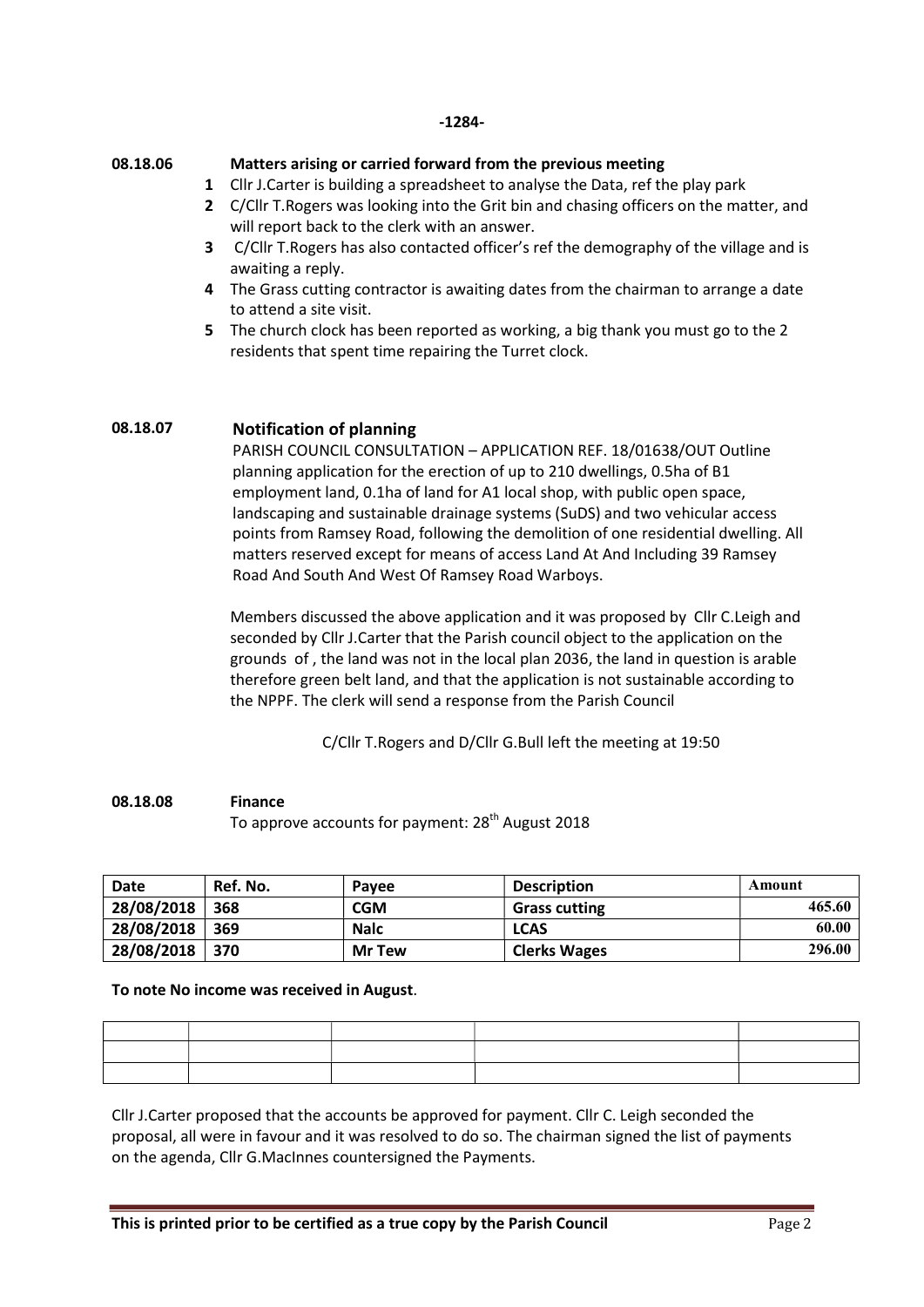#### -1285-

### 08.18.09 Traffic, Highways & Road Safety.

Potholes Being reported throughout the village and repaired accordingly. Email sent to member's ref resurfacing certain roads beginning 3<sup>rd</sup> September on a 2 year rolling plan.

#### 08.18.10 Village Maintenance

- 1 Streetlights PC4, PC13, PC17 repaired reporting working
- 2 The Grit Bin on the top of Shillow Hill, the clerk is awaiting a Reply from the County Councillor who is chasing up County officers.
- 3 The clerk has contacted a contractor ref: Grass cutting and will liaise a date for a site visit with Cllr R. Waller so a quote can be sought for 2019.

### 08.18.11 Policing Matters:

There are no crimes reported for Wistow Village this month.

### 08.18.12 Correspondence and Communications:

- 08.18.12.1 Foi request from Cambridge Times ref Hact /Fact/Esact, completed by the clerk.
- 08.18.12.2 Ecops messengers also posted to PC Facebook Page, forwarded to all Councillors
- 08.18.12.3 Update to spreadsheet on Finances completed and approved by members.
- 08.18.12.4 HDC Monitoring Officer acknowledgement of change of Chairman, HDC Website updated.
- 08.18.12.5 Letter received from street works ref: Surface dressing Various

## 08.18.13 To receive verbal reports from Parish Councillors on matters arising from their portfolio responsibilities.

a)- Litter / Playpark Cllr MacInnes Litter Bin in the Park is full Cllr G.MacInnes and Cllr R.Waller will empty Bin.

| b)- Countryside  | <b>Cllr Gregory</b>       |
|------------------|---------------------------|
| c)- Village Hall | Cllr MacInnes/Cllr Leaton |

At a recent meeting of the village hall committee, quotes were being sought for updating the electrics and resurfacing the village hall floor the village hall committee will be approaching the Parish Council for a donation to help decorate the hall after the works are completed.

| d)- Website                            | Cllr Carter / Clerk |  |
|----------------------------------------|---------------------|--|
| Website reported that it is up to date |                     |  |
| e)-Trees/Grass                         | Cllr Waller         |  |

The grass cutting is sufficient at the present time and looking tidy, also please see minute 08.18.10.3 for looking at quotes for 2019-2020